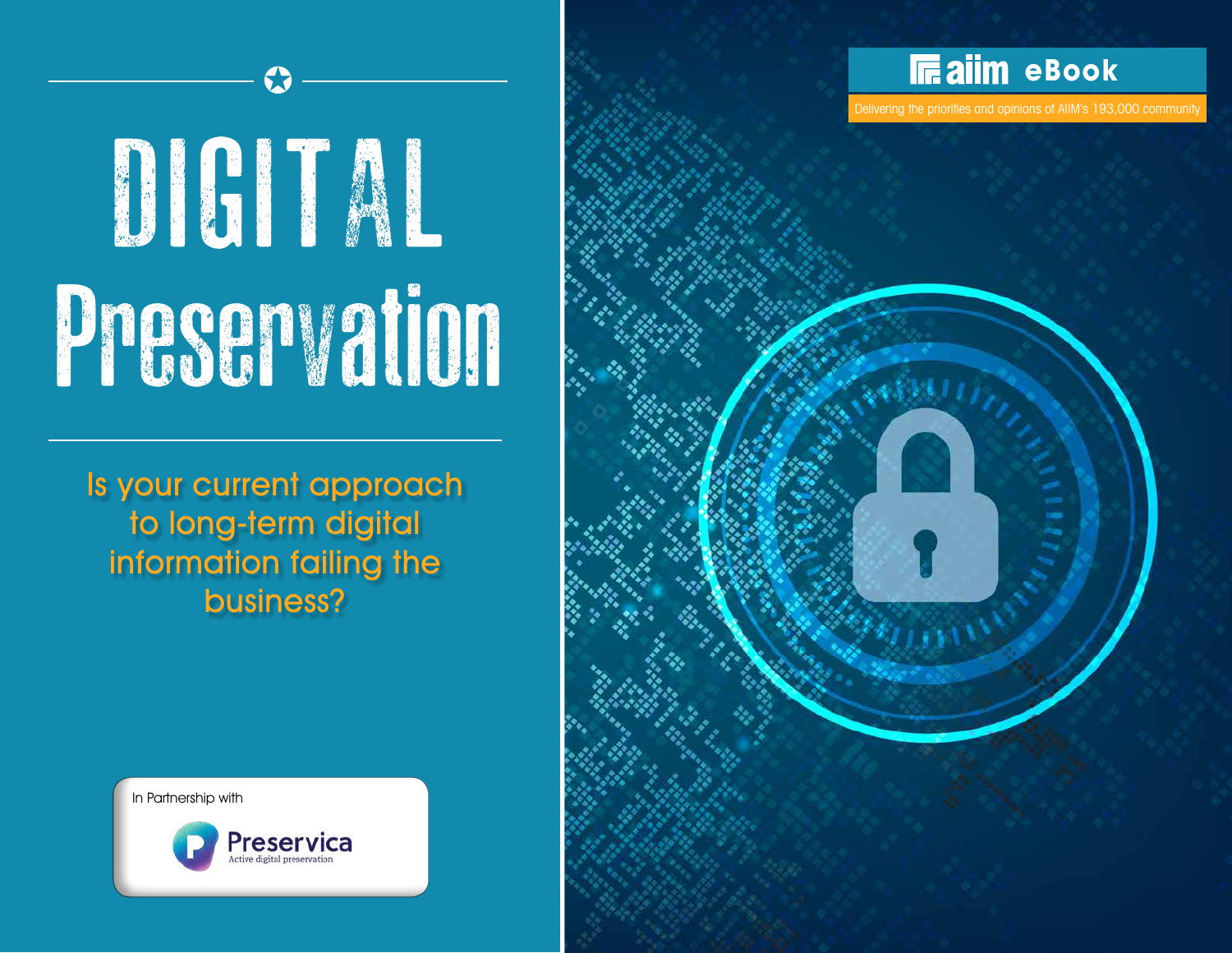

**John Mancini** Chief Evangelist, AIIM

#### About the Author

John Mancini is an author, speaker and respected leader of the AIIM global community of information professionals. He believes that in the next 5 years, a wave of Digital Transformation will sweep through businesses and organizations, and that organizations now face a fundamental choice between Information Opportunity and Information Chaos.

As a frequent keynote speaker, John offers his expertise on Digital Transformation and the struggle to overcome Information Chaos. He blogs under the title "Digital Landfill" and has over 11,000 Twitter followers and 5,000 LinkedIn followers.

John can be found on Twitter, LinkedIn and Facebook as jmancini77

#### About AIIM

AIIM has been an advocate and supporter of information professionals for nearly 70 years. The association mission is to ensure that information professionals understand the current and future challenges of managing information assets in an era of social, mobile, cloud and big data. AIIM builds on a strong heritage of research and member service. Today, AIIM is a global, non-profit organisation that provides independent research, education and certification programs to information professionals.

AIIM represents the entire information management community: practitioners, technology suppliers, integrators and consultants. AIIM runs training programs, which can be found at [www.aiim.org/Training](http://www.aiim.org/Training).



© 2017

AIIM Headquarters 1100 Wayne Avenue, Suite 1100 Silver Spring, MD 20910 +1 301.587.8202 www.aiim.org

#### AIIM Europe

Office 1, Broomhall Business Centre, Worcester, WR5 2NT, UK +44 (0)1905 727600 www.aiim.org

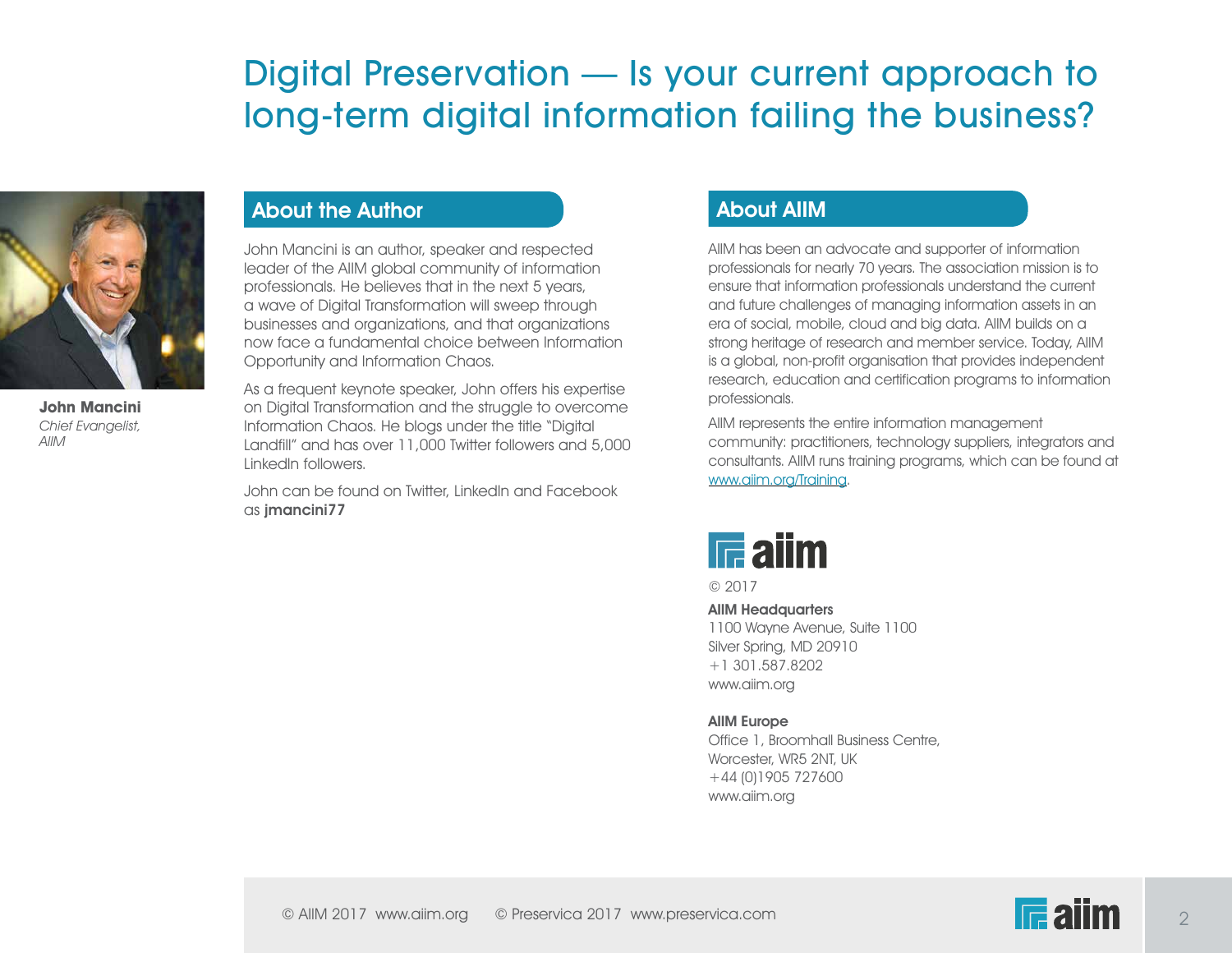

#### About This Research

The findings in this report are based in on a global survey done with a web-based tool in October 2017.

163 executives participated in the survey, representing the following roles, company sizes, and industries:





A pproximately how many employees are there in your organization?





#### NOTE: 1.5%

101-500

In this e-book, "medium" organizations are those with 51-1,000 employees, and "large" organizations are those with more than 1,000 employees.



#### In which country or region are you located?

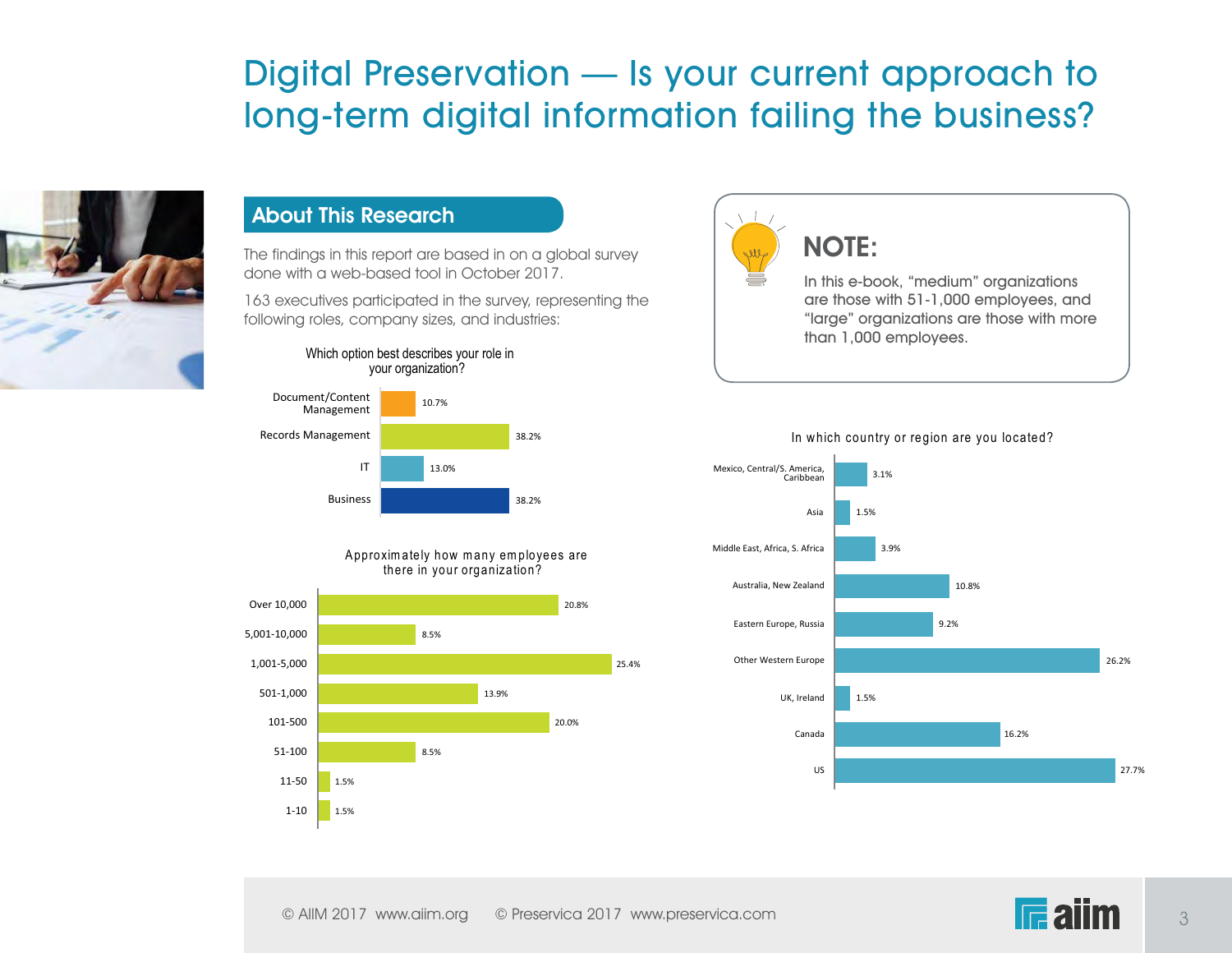

#### Executive Summary

In the pre-digital era at AIIM, microfilm did a pretty good job of taking care of both the short-term information management needs of many organizations (better, faster, cheaper, easier to manage than paper) and their longterm information preservation needs (eye-readable for more than 500 years).



#### NOTE:

We define digital preservation as "the capabilities to ensure the readability and usability of digital information that must be retained for longer than 10 years."

The two objectives  $-$  management and preservation  $$ got separated along the digital journey. In the process, long-term preservation of digital information took a backseat to the short-term utilization and optimization of this information in business processes. In addition, many organizations lost track of the key differences between back-up, archiving, and true long-term preservation.

Consider the major obstacles facing organizations in the effective management and access to critical digital information over the long-term:

- 1. Existing content systems are not effective (57%);
- 2. Long-term information is difficult to search (53%); and
- 3. Users have no way of knowing whether information >10yrs will be readable (47%).

#### What do you see as the THREE most significant obstacles to effective management and access to critical digital information over the long-term ? (please pick 3)



The business implications of the failure to ensure access (search/retrieval) and usability of long-term digital information are significant. This failure is impeding the ability of many organizations to extract value, mitigate risk and use information in an intelligent way for competitive advantage.

Organizations have an accumulated information risk from the past 30 years of digitization that now must be addressed retrospectively. Organizations are now reconsidering all of the many information repositories that exist and the information they contain, and struggling with fundamental questions of what to save, how long to save it, and in what form.

This is all about to get a lot worse as the volume, variety, sources, and formats of information explode and as the half-life of the software applications to read and interpret all of this information shrinks.

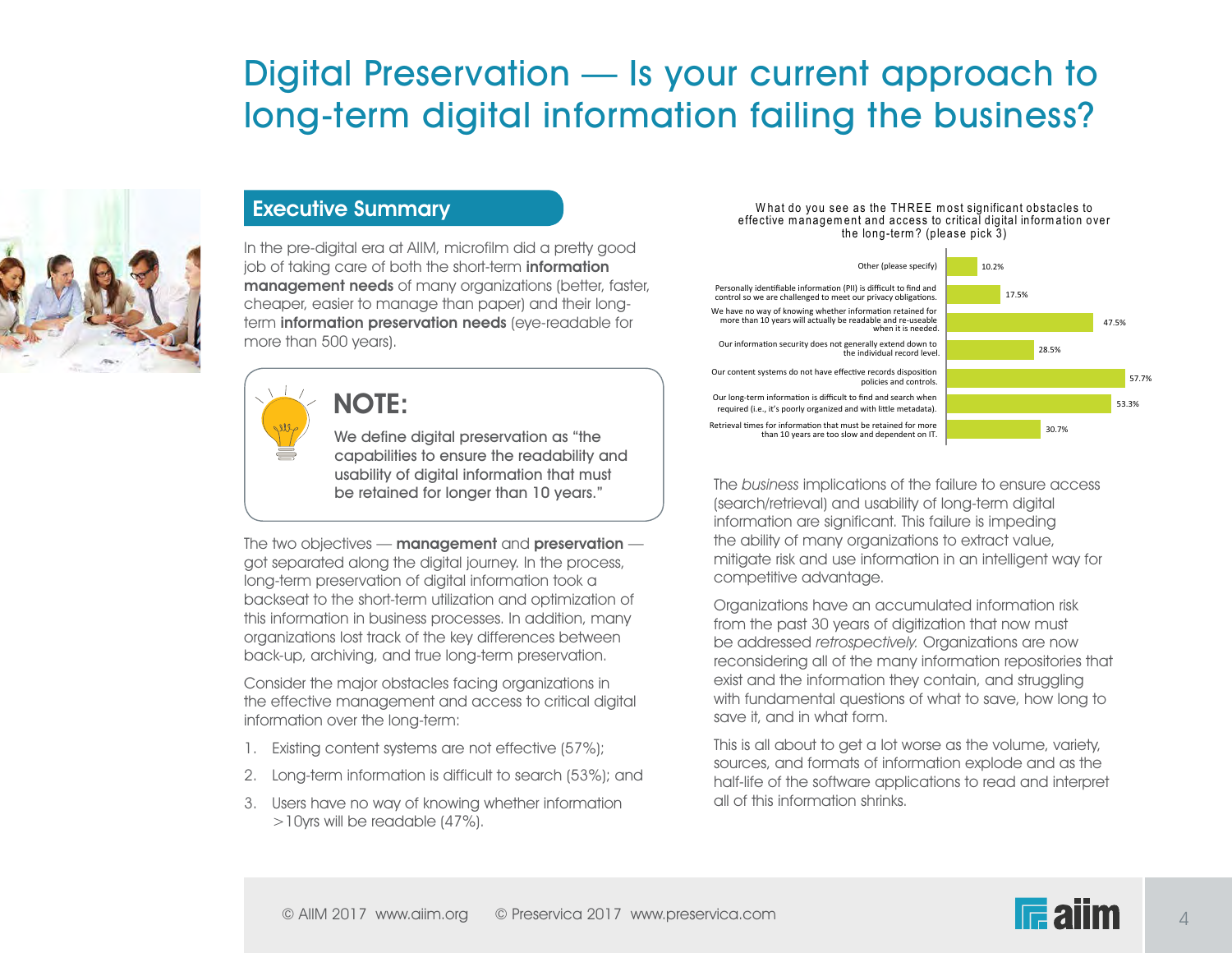

According to IDC, the digital universe is doubling every two years, and will reach 40,000 exabytes (40 trillion gigabytes) by 2020. (Note: A single exabyte of storage can contain 50,000 years' worth of DVDquality video.) Organizations that fail to immediately address the long-term preservation implications of this massive tsunami of data as it enters the organization will never ever catch up.

The net-net of this is that we've tended to adopt an image of **Digital Preservation** as something frozen in time and inaccessible and hidden away in the lesstraveled parts of the organization.

I've been struck by recent conversations that view Digital Preservation as something different, and frankly, more alive — a set of capabilities that can be used not only to support compliance and reduce business risk, but also mined to create new value. And — shock of shocks — not located in the basement, but in the cloud.

It is time to think about **Digital Preservation** differently — as a dedicated capability that keeps long-term information alive and usable and trusted and easily found. The time to act is now. AIIM believes that digital preservation needs to be viewed through the prism of a set of Intelligent Information Management capabilities that are integral to delivering upon the Digital Transformation challenge of understanding, anticipating, and redefining internal and external customer experiences.

Our research leads to 4 key conclusions about Digital Preservation:

- 1. Digital preservation is seen as vital by the business and by information professionals for ensuring that long-term digital information can be used intelligently and efficiently, but C-Suite and IT understanding and commitment are lacking.
- 2. Traditional IT strategies focused on back-ups and archiving are just not good enough to release to potential value that is now trapped in long-term digital information.
- 3. Preservation concerns are no longer confined to "traditional" operational, legal and compliance documents, but increasingly extend to a **broader and** more varied set of business assets.
- **4. Digital Preservation** is emerging as a critical Intelligent Information Management capability that requires a dedicated commitment.

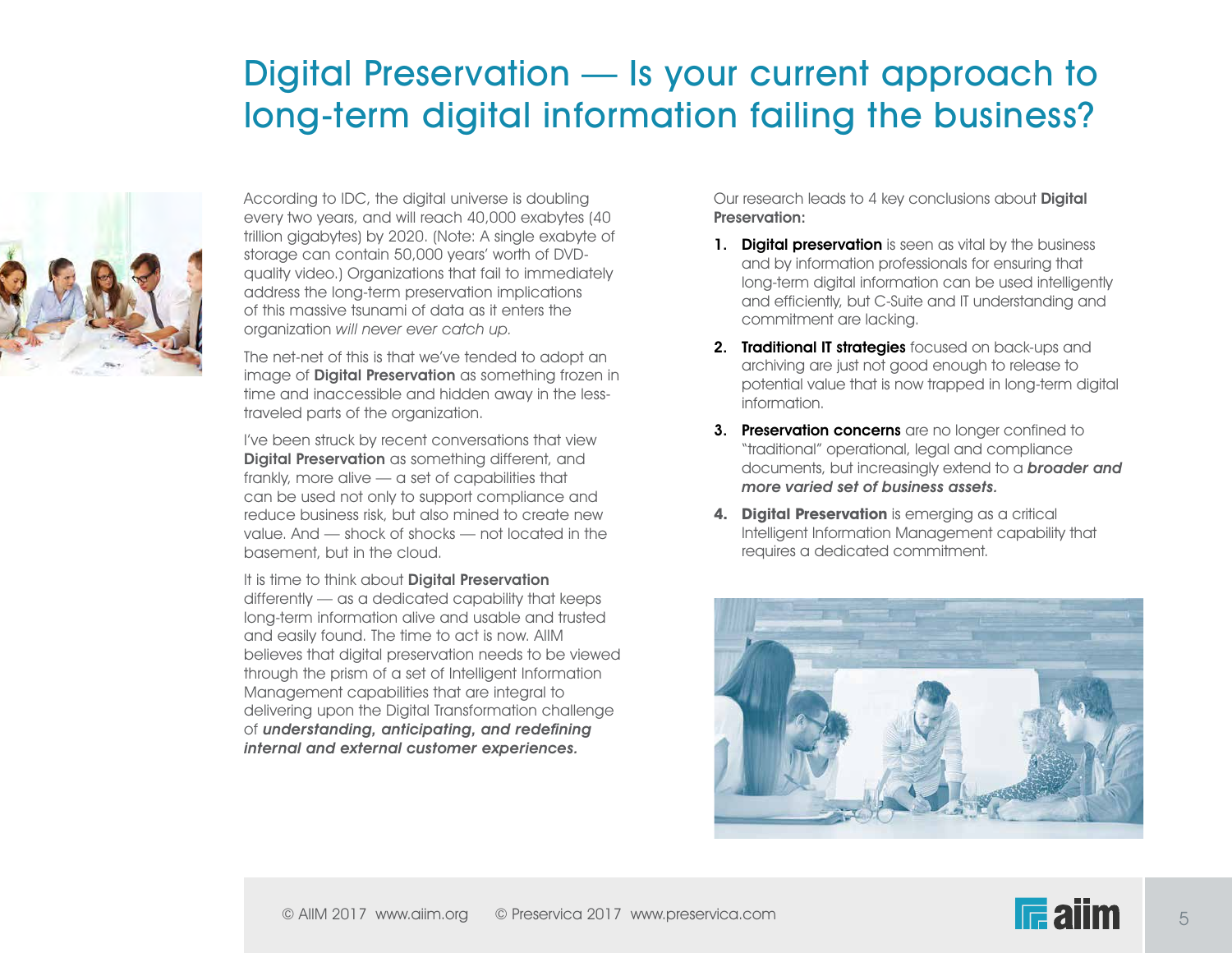

Digital preservation is seen as vital (01) by the business and by information professionals for ensuring that longterm digital information can be used intelligently and efficiently, but C-Suite and IT understanding and commitment are lacking.

Let's address the elephant in the room first: "Amidst all of the digital workplace and digital transformation objectives on the plate, do organizations care about Digital Preservation?"

The answer is a clear yes. Organizations have a more nuanced understanding of the importance of ensuring the readability and usability of digital information that must be retained for longer than 10 years than is conventionally believed. The many well-known stories in the popular culture tied to information gaps — records destroyed by natural disasters, orphaned content, media for which there is no longer a device to read it, files written in programs that no longer exist — appear to have had an impact.

Over 75% of those we surveyed described digital preservation as "important" or "very important" to their organization.

These results are consistent across roles, geographies, and company sizes with the following exceptions:

• North American companies (83%) place more importance on preservation than European companies (69%).

• Business people (73%) and those with document management/content management roles (79%) place a bit less importance on preservation than those with records management (84%) or IT (82%) roles.



This importance of digital preservation is echoed – although not as strongly – when practitioners are asked to reflect upon their own organizational practices. While there is near universal agreement about the **importance** of digital preservation, the reality in most organizations is a bit different.

The gap between intentions and reality is highlighted in these quotes from survey participants:

• "I don't think it will become a high priority until something 'significant' happens that will raise preservation up to a higher priority."

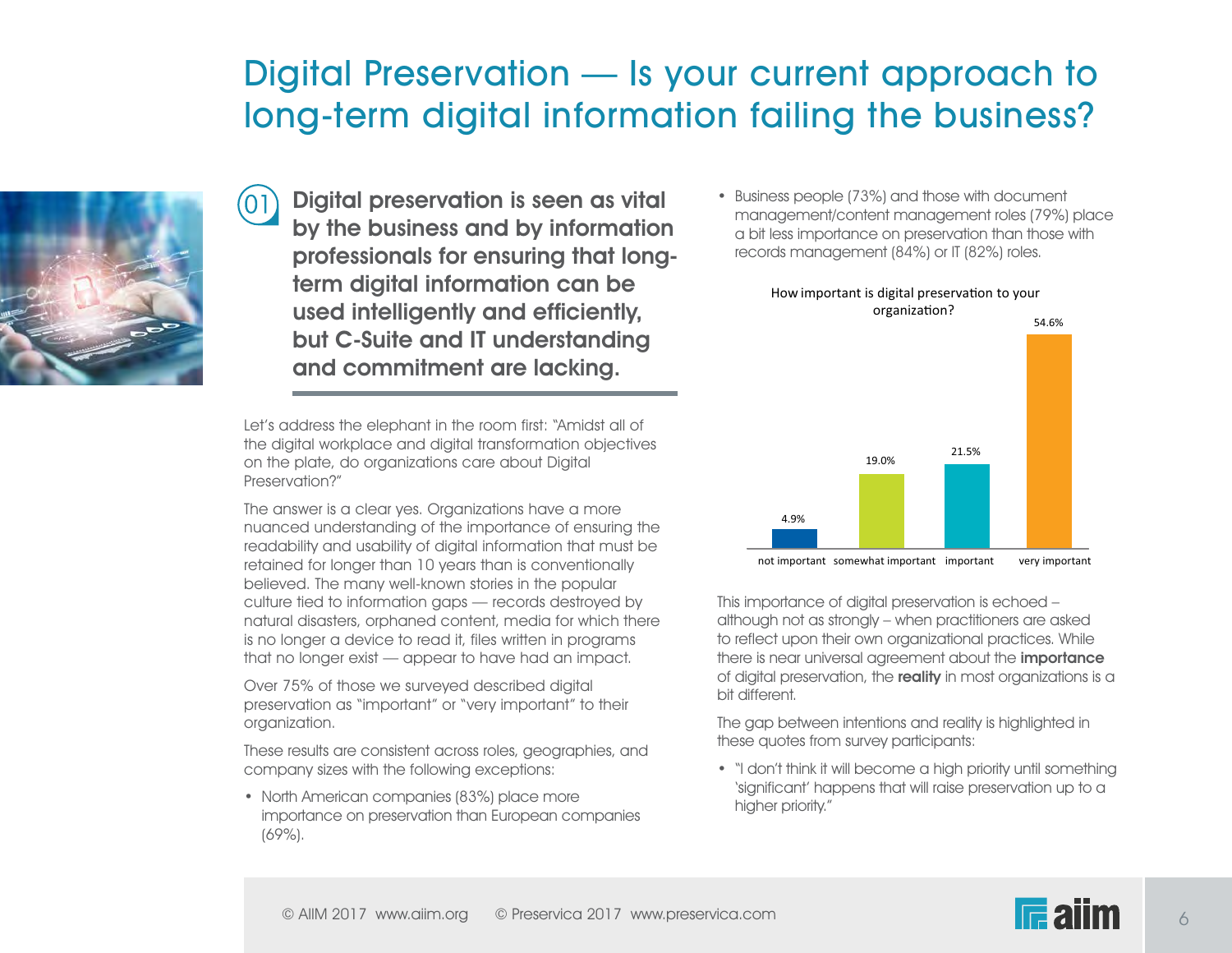

- "It finally seems to be getting some attention, but in our environment of 'do more with less' it remains to be seen whether the C-Suite is committed to it or not."
- "Due to the growth of our organization over the last few years, no real strategy is in place for the management and preservation of the proliferation of digital information."

Relative to the question of who bears responsibility for digital preservation, there is consistency across regions and organizational size when it comes to information that must be preserved for compliance reasons, and a need for business executives to take greater ownership of information particular to their part of the business. Not surprisingly, mid-sized organizations are more likely to answer "No one is responsible" than large organizations.

| For your organization,<br>which business function has<br>responsibility for ensuring the<br>readability and usability for<br>compliance information?<br><b>General business information?</b> | Compliance<br>information | <b>Business</b><br>information |
|----------------------------------------------------------------------------------------------------------------------------------------------------------------------------------------------|---------------------------|--------------------------------|
| IT                                                                                                                                                                                           | 36.5%                     | 38.7%                          |
| Records and Information<br>Management (RIM)                                                                                                                                                  | 30.2%                     | 26.5%                          |
| <b>Business Group/Business</b><br><b>Management/Line of Business</b>                                                                                                                         | 8.8%                      | 18.1%                          |
| Archive                                                                                                                                                                                      | 8.2%                      | 3.9%                           |
| Security/Risk Management                                                                                                                                                                     | 3.8%                      | 3.2%                           |
| Legal                                                                                                                                                                                        | 3.8%                      | 1.9%                           |
| Compliance/Audit                                                                                                                                                                             | 1.3%                      | 2.6%                           |
| No one                                                                                                                                                                                       | 7.6%                      | 5.2%                           |

 $(02)$  Traditional IT strategies focused on back-ups and archiving are just not good enough to release the potential value that is now trapped in long-term digital information.

Traditional impressions of "digital preservation" — something frozen in time, inaccessible and hidden away in the lesstraveled parts of the organization — are starkly at variance with the reality of a strategic enterprise approach.

There is a good news/not-so-good news dimension to how organizations are thinking about the cloud and digital preservation. The good news is that organizations are beginning to understand that cloud technologies are a key enabler of a modern preservation strategy. The cloud is the dominant strategy to ensure the readability and usability of digital information that must be retained for longer than 10 years (49%) — followed by near-line active storage (41%), and off-line storage (39%). These results are consistent across roles, geographies, and company sizes with the following exceptions:

- Large organizations are much more likely to have optical drives as part of their strategy (30%) than mid-sized organizations (10%).
- North American organizations are much more likely to have near line, active storage as part of their strategy (54%) than European organizations (23%), which are much more likely to have the cloud as part of their strategy (63% for Europe vs. 40% for North America).



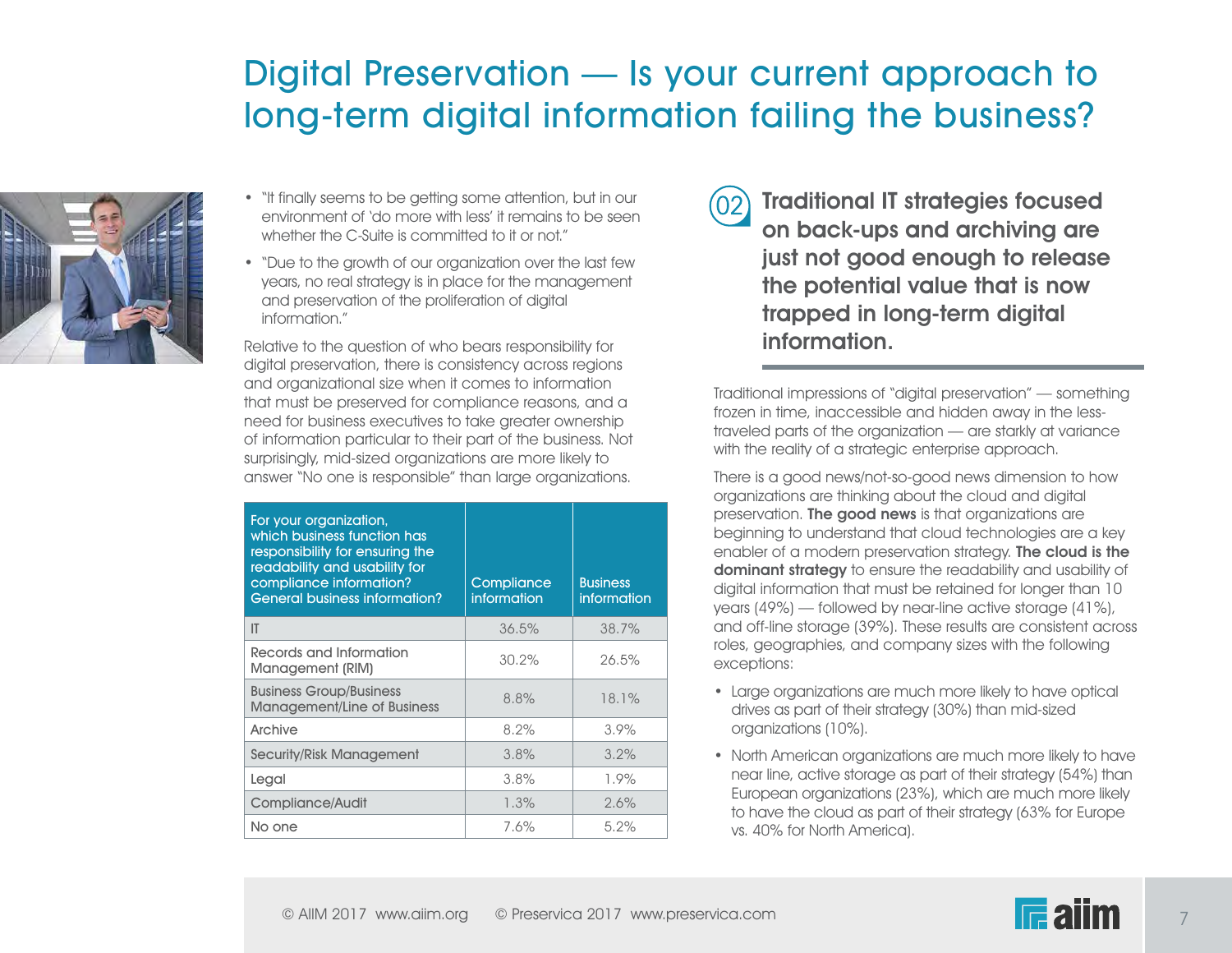

#### Which of the following strategies are currently used in your organization to retain digital information for longer than 10 years? (check as many as apply)



The not-so-good news is that while this recognition of the importance of the cloud is encouraging, the reality of the challenge facing organizations is far more than the question of which media is used to store long-term digital information. 60% of organizations say that archiving and long-term digital preservation are a key part of their enterprise information governance strategy, but additional data points suggest that their focus may be more on the archiving than the preservation part of the equation. Consider these two data points:

|                                                                                                                                         | <b>Totally</b><br>agree | Somewhat<br>agree |
|-----------------------------------------------------------------------------------------------------------------------------------------|-------------------------|-------------------|
| Ensuring the readability of digital information in<br>the future is an afterthought for us.                                             | 23%                     | 41%               |
| Digital records are at constant risk of not being<br>findable, readable or useable when required.                                       | 40%                     | 35%               |
| Digital information that must be kept for 10 years<br>or longer is inherently at risk due to changes in<br>technology and file formats. | 48%                     | 31%               |

This suggests that many organizations are simply using the cloud as a place to store long-term digital information. True digital preservation is not just a question of what media is used. In addition, most ECM systems are not a suitable place to keep truly long-term information assets, they are better designed for operational content.

True digital preservation means ensuring that digital information assets are readable, usable, findable and trustworthy over decades. Ignoring these key questions will compromise the ability to using long-term digital information to create value, mitigate risk, and use information intelligently.



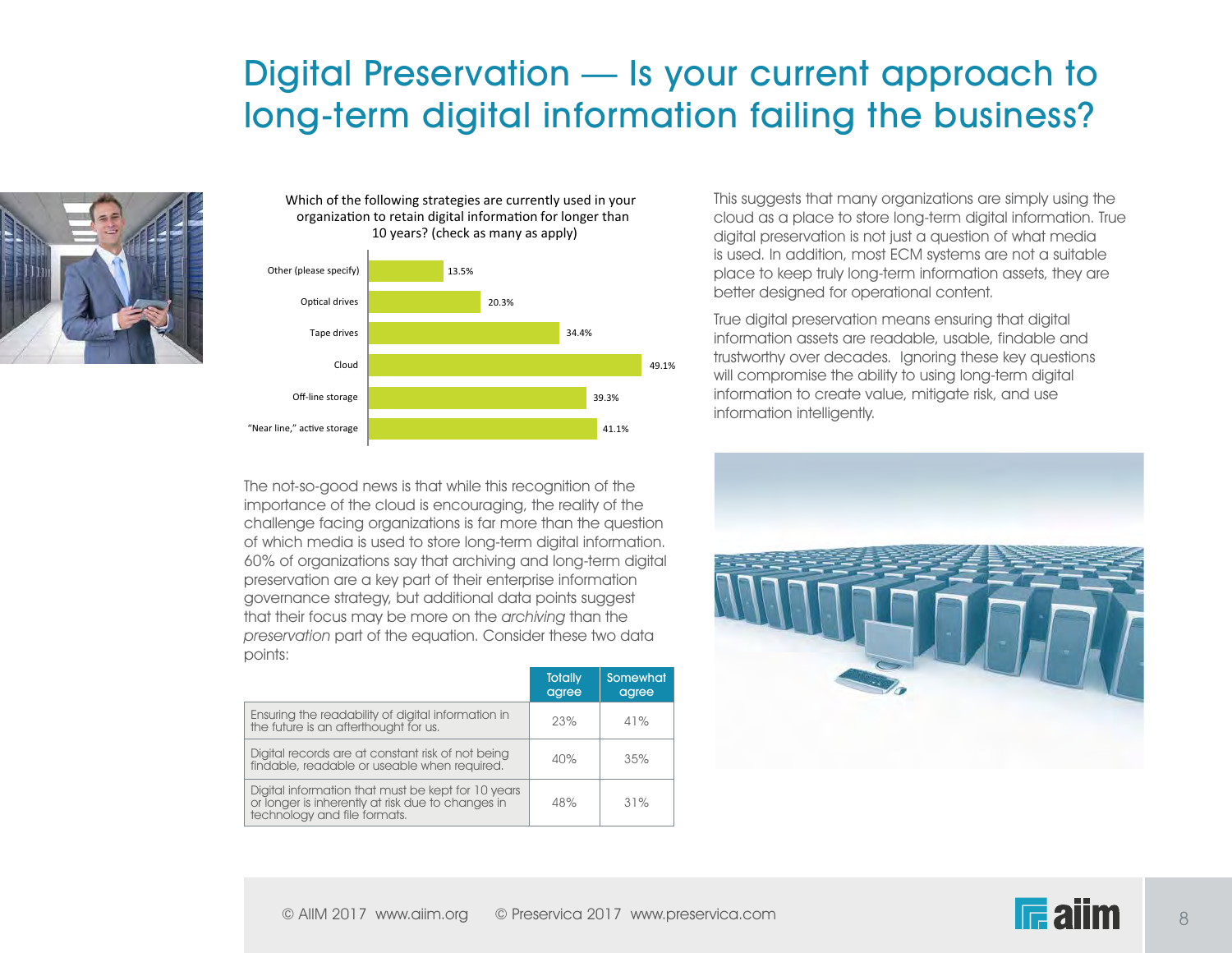

Preservation concerns are no longer confined to "traditional" operational documents (finance/legal/HR/contracts), but increasingly extend to a broader and more varied set of business assets.

Organizations are clear on their priorities for digital preservation (scores of 4 or 5 on a 5-point scale):

#### Over 70%

(03)

- Finance and accounting information
- Legal information
- HR/employee information
- Contract management

#### 60-70%

• Customer account information

#### 50-60%

- Project, case and/or claim management
- Policies, procedures and/or standards
- Compliance-related information (i.e., FINRA, HIPAA, SEC)
- Email
- Health and safety documentation
- Design and engineering files

#### 30-50%

- "Brand" assets (i.e., images, logos, presentations)
- Sound and image (audiovisual)
- Less than 30%
- Information generated by the Internet of Things

Finance and accounting  $\begin{array}{|l|l|}\n5\% & 4\% & 18\% & 37\% & \text{36}\% \n\end{array}$ Contract management Email 8% 12% 26% 32% 23% Project, case and/or and the second second to the second second to the second second to the second second second second second second second second second second second second second second second second second second seco claim management HR/employee information 5% 3% 23% 32% 32% 37% 37% Information generated by 27% 21% 21% 24% 15% Compliance-related information<br>
(i.e., FINRA, HIPAA, SEC) 6% 13% 21% 26% 26% 26% 33% "Brand" assets (i.e., images,<br>logos, presentations) 4% 7% 32% 29% 28% Policies, procedures and/ or standards Health and safety documentation Customer account information Design and engineering files 8% 16% 21% 24% 31% Sound and image (audiovisual) 15% 26% 24% 18% 18% 17% Legal 4% 9% 15% 33% 39% preservation of the following types of information assets?  $1 1 2 3 3 4 4 5$ 

On a scale of 1 to 5, how IMPORTANT to your organization is digital

On the one hand, this list reflects a prioritization that might be expected – finance, legal, administration, contractual, and customer information are the top priorities. But it is surprising – and good news – that 42% of organizations see the preservation of "Brand" assets like images, logos, and presentations as a priority. And 35% see the preservation of non-document assets like sound and visual files as a priority.

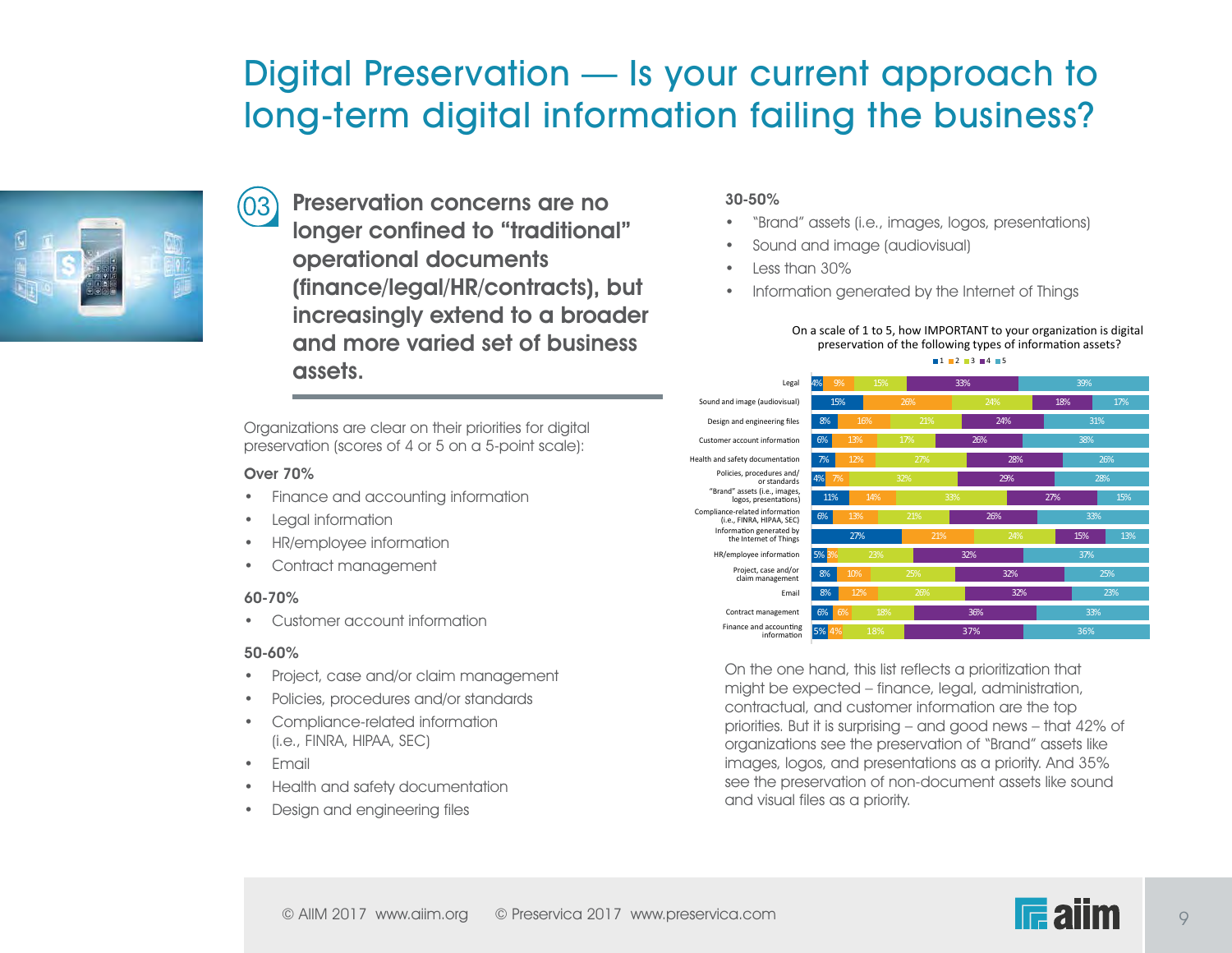

When it comes to confidence in their capabilities to address the above assets, two conclusions emerge:

- 1. There is a consistent gap between intentions ("importance") and reality ("confidence").
- 2. The gaps are particularly acute in areas deemed of greatest importance.

|                                                                | 4/5 ranking<br>competence | 4/5 ranking<br>importance | gap    |
|----------------------------------------------------------------|---------------------------|---------------------------|--------|
| Finance and accounting<br>information                          | 60%                       | 73%                       | $-13%$ |
| Contract management                                            | 50%                       | 70%                       | $-20%$ |
| Fmail                                                          | 40%                       | 54%                       | $-14%$ |
| Project, case and/or claim<br>management                       | 46%                       | 57%                       | $-11%$ |
| HR/employee information                                        | 55%                       | 70%                       | $-15%$ |
| Information generated by<br>the Internet of Things             | 26%                       | 28%                       | $-2%$  |
| Compliance-related<br>information (i.e., FINRA,<br>HIPAA, SEC) | 49%                       | 59%                       | $-10%$ |
| "Brand" assets (i.e.,<br>images, logos,<br>presentations)      | 33%                       | 42%                       | $-9%$  |
| Policies, procedures and/<br>or standards                      | 48%                       | 57%                       | $-9%$  |
| Health and safety<br>documentation                             | 40%                       | 54%                       | $-14%$ |
| Customer account<br>information                                | 57%                       | 63%                       | $-7%$  |
| Design and engineering<br>files                                | 40%                       | 55%                       | $-15%$ |
| Sound and image<br>(audiovisual)                               | 31%                       | 35%                       | $-4%$  |
| Legal information                                              | 55%                       | 72%                       | $-17%$ |

Consider the digital preservation challenges facing a typical legal department. The digital content-types required by legal departments for future litigation defense are not just simple office documents, but increasingly images and videos and audio files and email messages and social media content. Existing case management and content management and records management systems by themselves are simply not designed to future-proof this kind of complex and varied content. This highlights the need for dedicated digital preservation capabilities and disciplines as a complement to these systems.



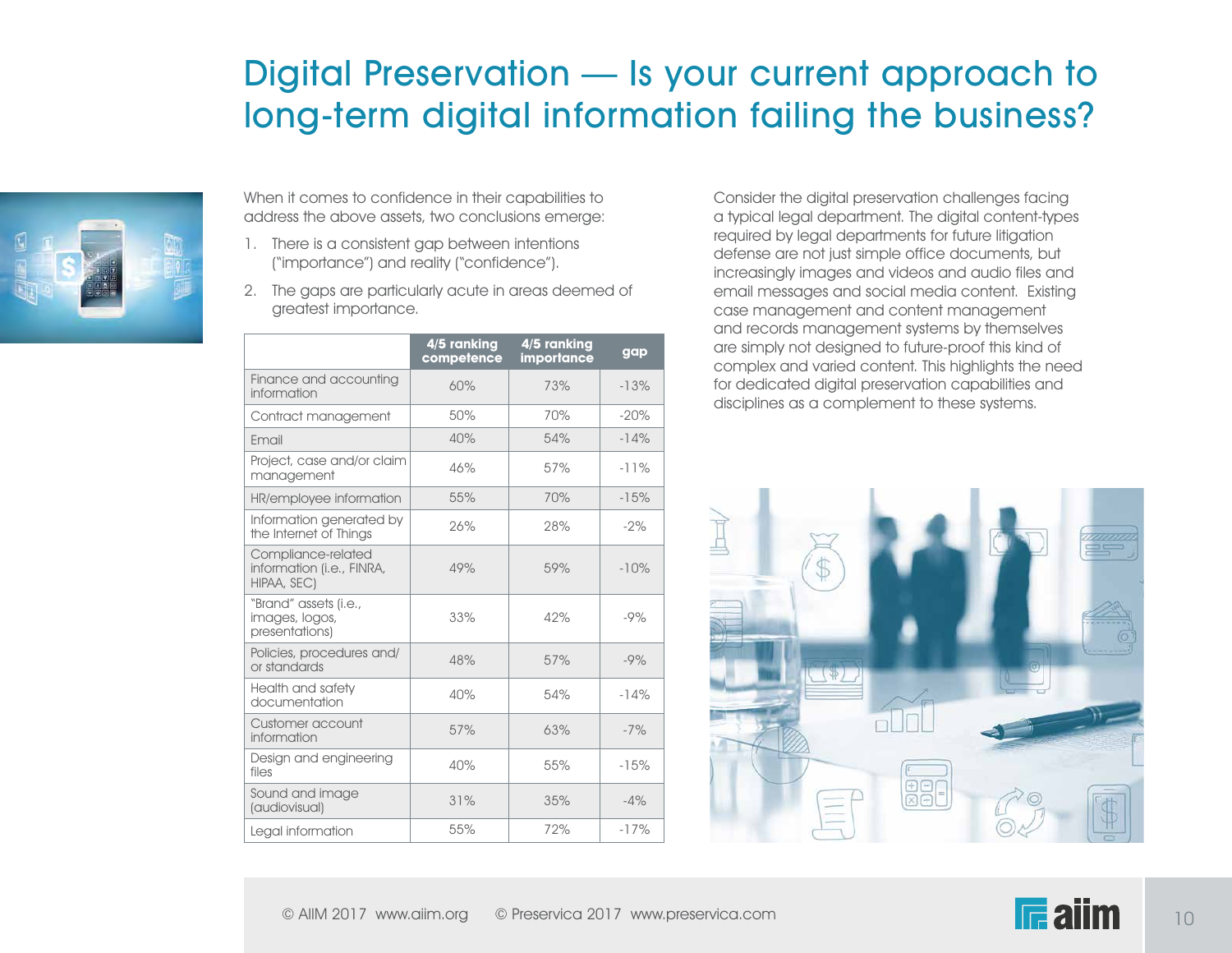

 $(04)$ 

Digital Preservation is emerging as a critical Intelligent Information Management capability that requires a dedicated commitment.

Not surprisingly, the triad of compliance (45%), organizational history (39%) and legal risk (33%) top the list of key business drivers when it comes to a digital preservation initiatives.

#### What are the three most important factors in determining the importance of digital preservation to your organization? (please check 3)



It is surprising, though, given the conventional view of digital preservation, that 32% of organizations view the "business value of the information" as a key driver of digital preservation initiatives.

This is new for digital preservation, and reflects a growing recognition that the readability and usability of digital information that must be retained for longer than 10 years is not only a legal requirement or a records requirement, but also a business requirement. This perhaps is consistent with a growing awareness that new semantic and analytic technologies provide a means to extract value from information that previously was just viewed as a static archive.

Given the imminent explosion in the volume, variety, sources, and formats of information — and a corresponding acceleration of business and software platform lifecycles — organizations must think about long-term digital preservation now. The open-ended responses and comments in the survey are useful in understanding the context of these challenges:

- "Effective future digital preservation is a natural by-product of establishing sound digital processes and workflows right now."
- "Digital disruption and transformation is a journey that requires a risk management approach to identifying required changes to processes and systems used to manage business information with appropriate governance. Our information assets should be seen as no less important than the human, financial and physical assets managed by our business."

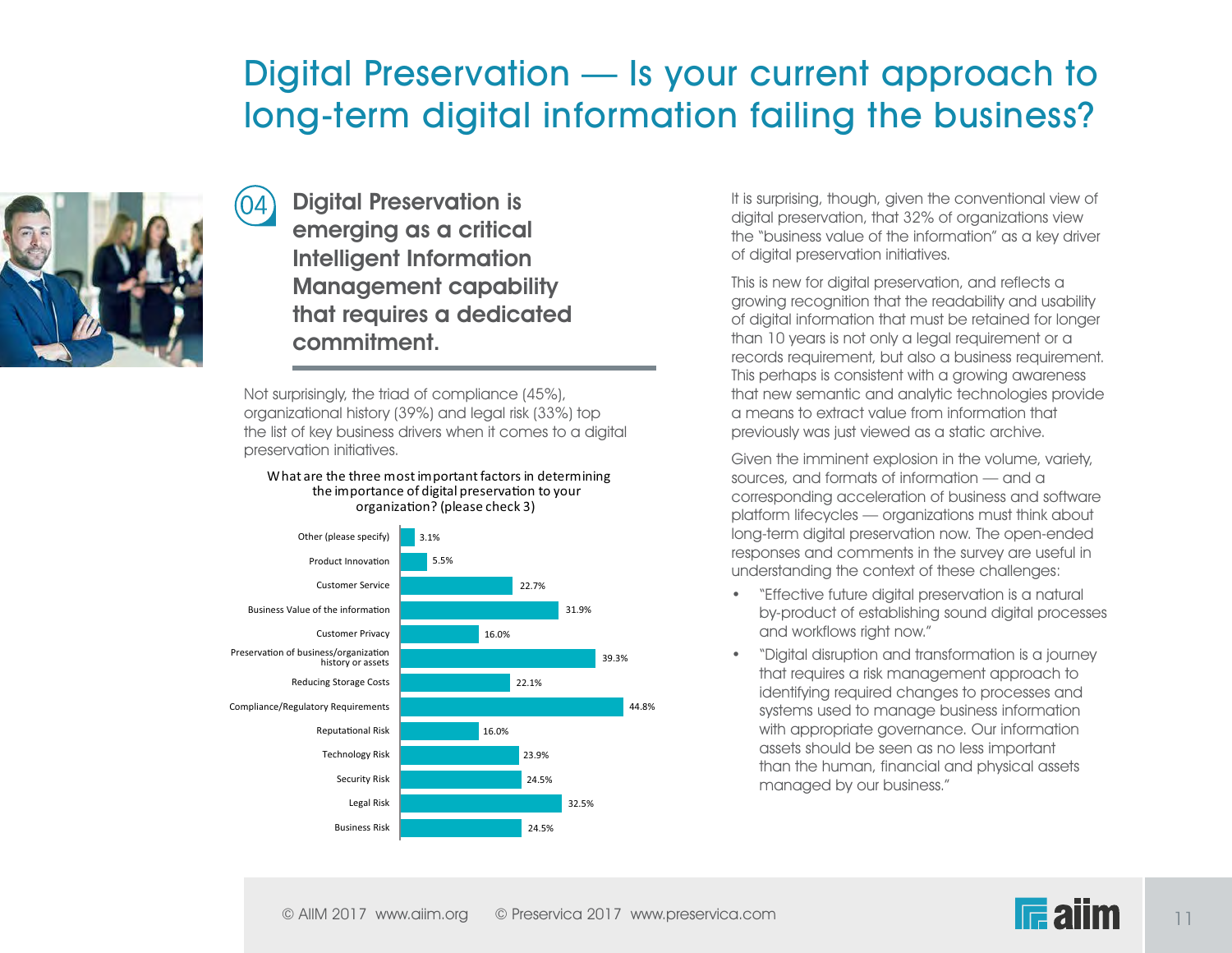

- "Digital is over-taking everything. Therefore, the more we are utilizing it and up-to-date on technology and practices, the more advantageous it will be for our company in all areas."
- "Digital Preservation provides insight into big data, economic research and history."
- "The shareholders all believe that it will enable new business opportunities and increase profitability, and are therefore demanding it."



Source: word cloud of open-ended responses to the question, "What would be the single best argument in your organization for making the people, process, and technology capabilities to ensure digital preservation an immediate priority?"

AIIM believes that digital preservation needs to be viewed through the prism of a set of Intelligent Information

Management capabilities that are integral to delivering upon the Digital Transformation challenge of *understanding*, anticipating, and redefining internal and external customer experiences.

| <b>WHAT</b><br><b>Core Intelligent</b><br><b>Information</b><br><b>Management</b><br>capabilities | <b>HOW</b><br>For organizations to digitally transform, they need a much broader<br>- and more "consumable" - content toolkit than was offered by<br>ECM. |                                                         |                                                            |                                                         |
|---------------------------------------------------------------------------------------------------|-----------------------------------------------------------------------------------------------------------------------------------------------------------|---------------------------------------------------------|------------------------------------------------------------|---------------------------------------------------------|
| Modernizing<br>the information<br>toolkit.                                                        | Cloud content<br>management                                                                                                                               | Internal &<br>external<br>collaboration<br>platforms    | Low-code and<br>"self-service"<br>development<br>platforms | Content<br>integration<br>& migration<br>tools          |
| <b>Digitalizing</b><br>core<br>organizational<br>processes.                                       | Robotic<br>process<br>automation                                                                                                                          | <b>Business process</b><br>management                   | Multi-channel<br>intelligent<br>capture                    | High-volume<br>process<br>optimization                  |
| Automating<br>compliance &<br>governance.                                                         | Records<br>management<br>and digital<br>preservation                                                                                                      | eDiscovery &<br>legal                                   | Industry and<br>geographic<br>specific<br>applications     | Blockchain                                              |
| Leveraging<br>analytics<br>and machine<br>learning.                                               | Al, content<br>analytics &<br>semantics                                                                                                                   | Data<br>recognition,<br>extraction &<br>standardization | Metadata<br>& taxonomy<br>management                       | Document<br>classification<br>and PII<br>identification |

An awareness of the necessary capabilities to ensure the readability and usability of digital information that must be retained for longer than 10 years is certainly an integral part of any records management program. But an awareness of digital preservation requirements goes beyond that. It is not confined to records management — it actually needs to be extended and applied to all of the components of an Intelligent Information Management strategy.

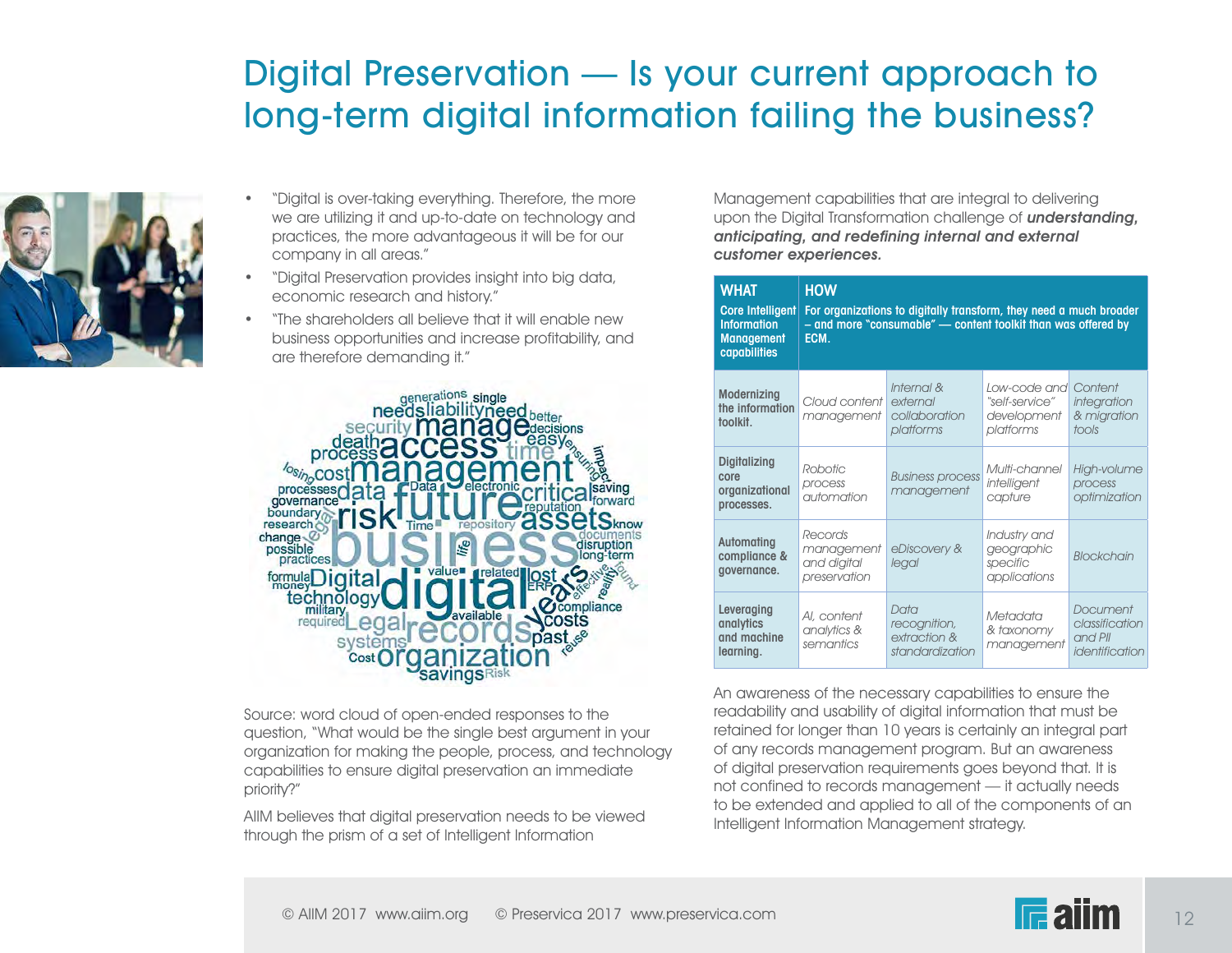

#### $(05)$  So what's keeping organizations from moving forward with a Digital Preservation initiative?

If organizations increasingly understand the potential business value locked up in archived information, and if they acknowledge that this information is critical to meeting legal, compliance, and organizational memory requirements, then what is keeping organizations from moving forward?

Current IT strategies, which are focused on back-up and storage, are not sufficient. We need to look at a different approach to managing long-term digital assets — both in terms of governance and technology. Organizations need to stop thinking about preservation as final resting place for content, frozen in time. Rather, organizations must adopt governance and technology strategies designed to keep long-term information alive and useable in a readable format:

1. Mitigate your accumulated risk. Start by looking at what you currently have and identifying what needs to be kept and what is transient. Most content repositories – especially those that have been in place for some time – lack sufficient metadata to provide sufficient context and effectively manage the information within those repositories. Get the important long-term information in the right place (i.e., a true Digital Preservation system) and ensure that relevant metadata can be found and understood in the future.

- 2. Adopt new approaches to the volumes of new information coming into the organization. Out of necessity, most organizations have adopted a retrospective approach to managing existing information repositories and the metadata associated with that information (i.e., fixing things after the fact). However, given that the volume of new information coming into organizations is exploding, organizations must shift their focus to automatically managing information and assigning metadata as it comes into the organization rather than retrospectively.
- 3. Do your homework on file formats. Digital Preservation is far more than deciding what to retain and preserve. It also must address the long-term readability and usability of that information – which means a strategy to address the inevitable evolution and obsolescence of file formats and storage media.